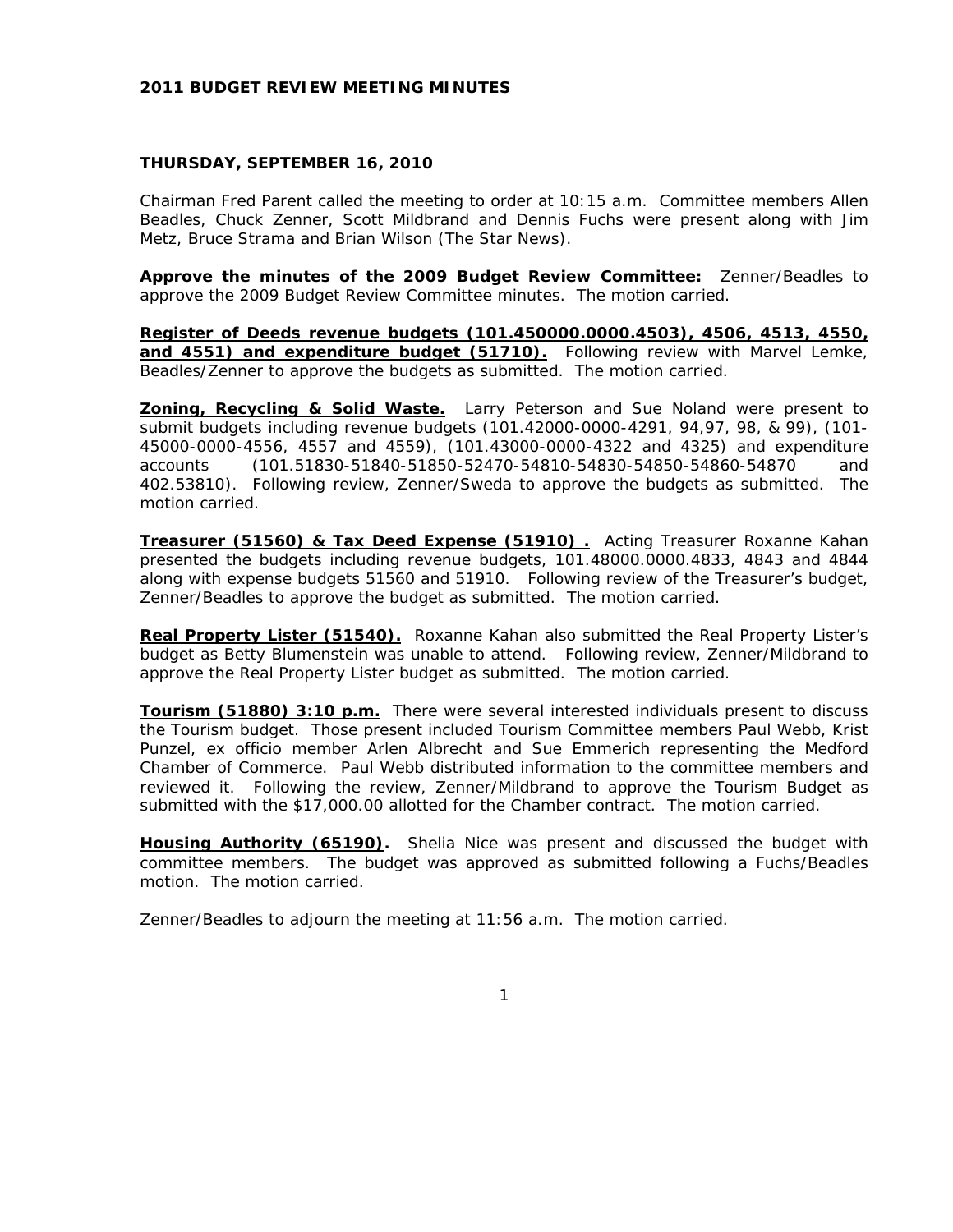### **FRIDAY, SEPTEMBER 17, 2010**

Committee Chairman Fred Parent called the meeting to order at 9:30 a.m. Members present included Parent, Chuck Zenner, Allen Beadles, Dennis Fuchs and Scott Mildbrand. Bruce Strama was also present, with Brian Wilson (The Star News) arriving at 9:33 a.m.

**Veterans Service Commission (55500), Veterans Service Office (55510).** Rick Patton was present to review the budgets with the Committee. There was question raised over the \$1,000 budgeted for software support with Patton explaining that offices statewide will be updating to an new system requiring the expenditure. Mildbrand/Zenner to approve both the Service Commission and Service Office budgets. The motion carried.

**Circuit Court (51210).** Circuit Court Judge, Ann Knox Bauer and Margaret Gebauer were present and submitted the budgets including revenue budgets 101.42000.0000.4232 and 4234; 101.44000.0000.4411 and 4412; 101.45000.0000.4502,4504, 4507,4508,4509,4514 and 4517,4574, 4575, 4576,4577,4578,4579, 4581,4582,4583,4584, and 4585. In the expense budget, following discussion Zenner/Mildbrand to approve the budget with amendments to line 5220, to undesignate \$16,294.00 of funding from that line to be used as general funds, leaving \$10,000.06 in that line item and reducing line 5322, books and subscriptions, by \$1,000 to total \$7,000.00. The motion carried.

**Forestry and Recreation Department budgets (51870), (56210), (56440), (56460), (57100), (57110), (57130), (57140) and (57150).** Brad Ruesch was present, noting that the related forestry budgets had no increase and that two accounts would be available for budget relief if the Committee felt it appropriate. The first account acted on was 101.57110.0000.5391, Miscellaneous/Prior Year Surplus. Fuchs/Mildbrand to transfer \$25,000 from that account into the general fund to help defray the proposed 2011 county budget shortfall. The motion carried.

**Forestry and Recreation budget (57120).** Following discussion related to the use of funds from the Land Acquisition Account (57120), Parent/Fuchs to undesignate \$100,000.00 of that account for transfer to the general fund. On a roll call vote the motion failed with Parent and Fuchs voting aye, Zenner, Beadles and Mildbrand voting no. Following further discussion, Zenner/Mildbrand to approve the Land Acquisition budget as submitted. The motion carried on a 4 to 1 roll call vote, with Parent casting the single no vote.

**Commission on Aging (203.55610).** Diane Niggemann was present and reviewed the proposed 2011 budget with the committee. Zenner/Mildbrand to approve the budget as submitted. The motion carried.

**Grants to Public Libraries (101.56110).** Jim Seidl had prepared the budget for review. He reviewed the budget noting the increase of \$16,543.00 and the additional expense created by payments to libraries from adjacent counties that charge for circulations to residents of Taylor County. Seidl stated that by Taylor County Code the budget has to be approved and that future county board action would be required to change the payment schedule currently in place. Beadles motioned with a second by Zenner to approve Grants to Public Libraries budget as submitted. The motion carried.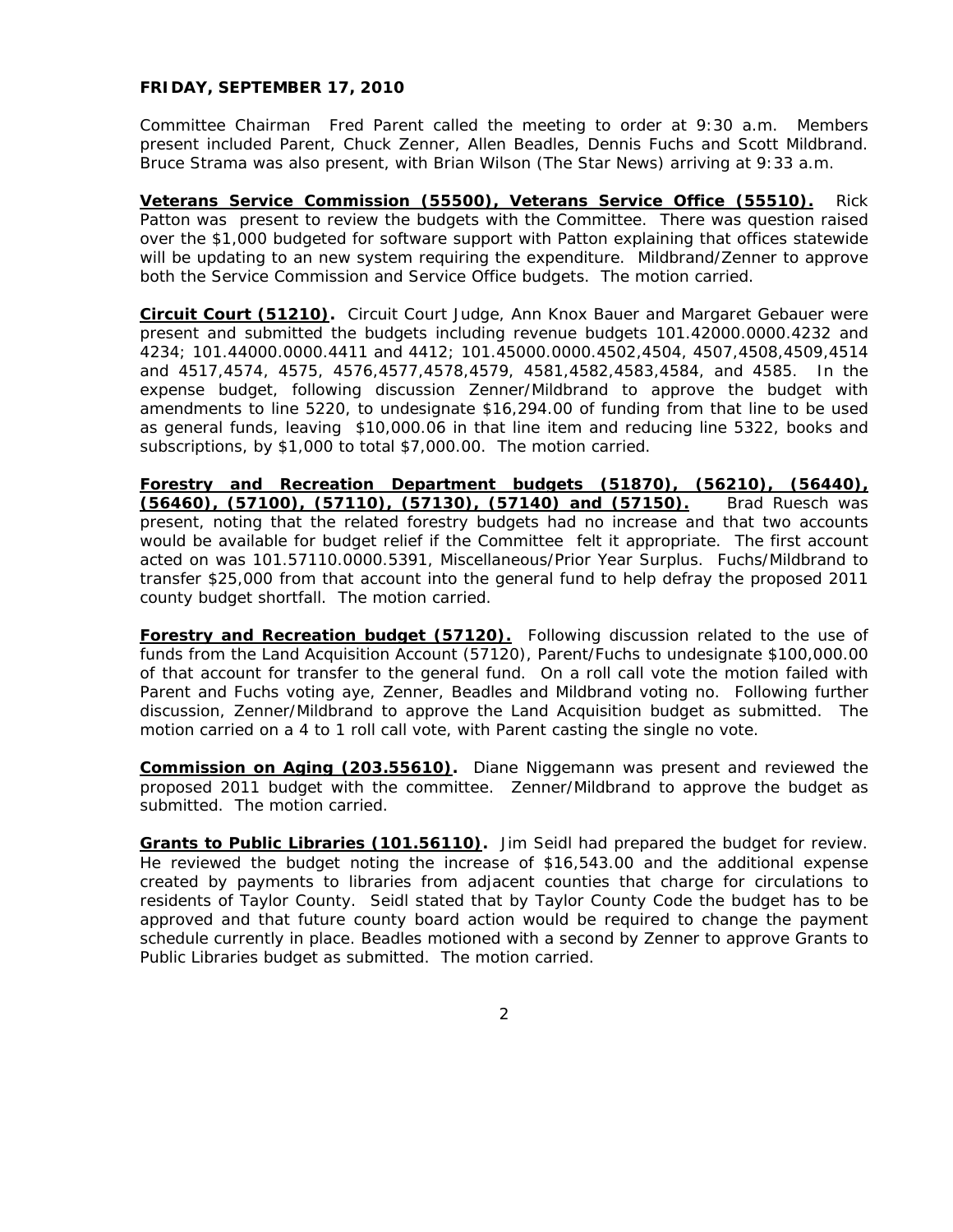**District Attorney (51610) Victim Witness (51670);** Karl Kelz and LeeAnn Raab were present to review the budgets with committee members. Following the short review, Zenner/Beadles to approve the District Attorney Budget as submitted. The motion carried. Following review by Raab, Beadles/Zenner to approve the Victim Witness budges as submitted. The motion carried.

**Public Health (54110) 11:30 a.m.** Patricia Krug was present to review the budget with the Committee. Following the review, Mildbrand/Zenner to approve the budget as submitted. The motion carried.

**Surveyor (51720).** Bob Meyer was present, stating that the operations portion of the Surveyor budget will be again be covered by carryover, no funding levied for 2011, but that will not go on indefinitely. Beadles/Fuchs to approve the Surveyor budget as submitted. The motion carried.

**Land Information Office (51700).** John Easterly presented the Land Information budget. The only levy money included in the Land Information Budget is a portion of Easterly's wages. Following a short review Beadles/Fuchs to approve the Land Information Office budget as submitted. The motion carried.

**Restorative Justice Program.** Strama reviewed the proposed budget with committee members noting that the request was for \$700, the same as approved for 2010. Following discussion, Mildbrand/Zenner to approve the request for \$700 for the Restorative Justice Program for 2011. The motion carried.

At 11:50 a.m. the meeting was recessed, scheduled to reconvene at 1:00 p.m. The meeting was reconvened at 1:00 p.m. with all committee members present along with Jim Metz, Bruce Strama and Brian Wilson (The Star News).

**Child Support (55400).** Patricia Smith reviewed the proposed budget with committee members, noting that she had reduced staff by one half of a position. The budget narrative had a projected county levy amount of \$7,214.00 required. Smith will continue to make an effort to lower the projected use of levied funding. Following discussion, Beadles/Zenner to approve the budget as submitted. The motion carried.

**University of WI Extension Office (56710) and Agent budgets, Family Living Agent (56720), Resource Agent (56730), 4-H Agent (56740) and Agriculture (56750).** Arlen Albrecht and Peggy Nordgren were present to review the Extension budgets with committee members. They noted that the operations portion of the proposed budget is down 3%. Following review, Mildbrand/Beadles to approve the budgets as submitted. The motion carried.

**Sheriff Administration (52110), Jail (52510), D.A.R.E. Program (52140), Jail Fund Improvement (52610), Support Service (52150), Drug Investigation (52160), Hazmat (52430), Emergency Management (52410), 911 Emergency Government (52460), County Vehicle Outlay (62110) and revenue budgets (101.42000.4292 and 4293), (101.45000.4293).** Sheriff Bruce Daniels presented narratives for a number of the budgets that he is responsible for,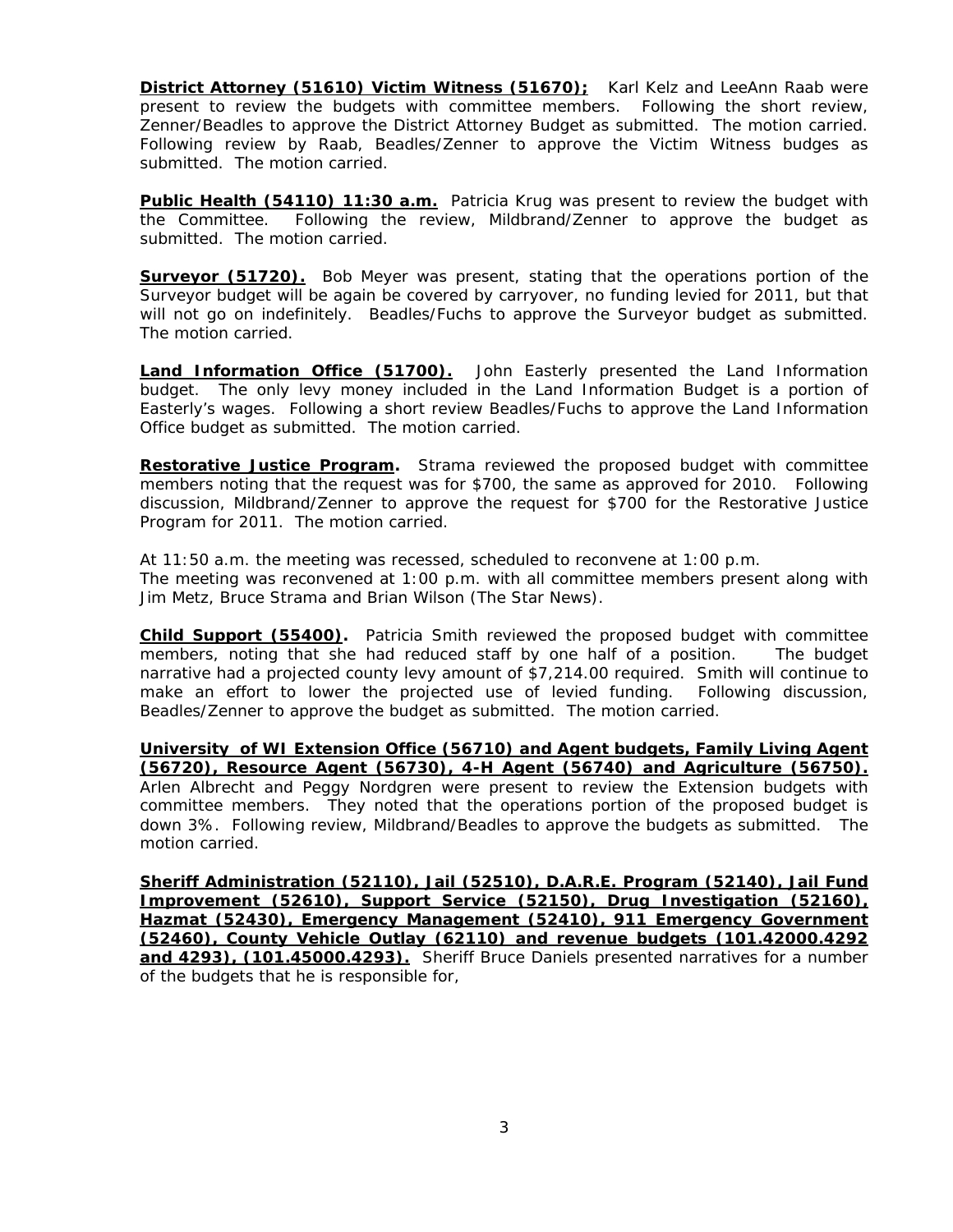noting several areas of reduction in the budget. The most prominent savings to be realized is the reduction of one staff member achieved by not replacing an employee that will be retiring, with the duties to be picked up by current employees. There was question of funds in excess of \$30,000 in the Hazmat Team Budget, Outlay line (101.52430.0000.5819). Daniels reported that the team will be discontinued. Committee members will wait until accountant Larry Brandl is present prior to deciding what the proper use of the Hazmat/Outlay funds may be. Mildbrand/Fuchs to approve the Sheriff Department budgets as submitted, except for the Hazmat Team /Outlay line which will be acted on separately at a later date. The motion carried

**Information Technologies (51440).** Melissa Seavers reviewed the proposed budgets with committee members. Following review, Fuchs/Beadles to approve the budgets with two amendments to the 51440 Information Technology budget. The first amendment was to reduce the IBM licensing and maintenance line #5240 by \$2,000 to total \$5,000 and the second amendment was to reduce the conference training expense line #5325 by \$3,000 to total \$1,000 for a total savings of \$5,000. The motion carried.

**Computer Replacement Plan (51510).** Melisa Seavers also submitted the computer replacement plan budget which was approved following a Beadles/Fuchs motion, which carried unanimously.

**Human Services;** Susan Hady distributed copies of a budget summary and other related material. She reviewed the material noting the rising expenses and reduced state/federal aid, which will require an additional \$95,715 be levied by the county to support the department. Following the presentation by Hady, Zenner/Fuchs to approve the Human Services Budget as submitted. The Motion carried.

Committee members decided to meet at 10:00 a.m. on Thursday, September 23, 2010 to address additional budgets that are not included on the 2011 budget sign-up sheet.

Fuchs/Beadles to adjourn the meeting at 3:14 p.m. The motion carried.

# **THURSDAY SEPTEMBER 23, 2010**

Chairman Fred Parent called the meeting to order at 10:00 a.m. Committee members Parent, Allen Beadles, Chuck Zenner, Dennis Fuchs and Scott Mildbrand were present along with Jim Metz, Larry Brandl and Bruce Strama.

**Marie Koerner submitted budgets including revenue budget (101.45000.0000.4516), and expenditure budgets including Contracted Attorney (51230), Human Resources (51430), County Board (51110), Central Duplicating (51450), HRA Administration (51460), County Vehicle (51470), Property & Liability (51960), County Vehicle Outlay (62110), Purchasing (111.51550) and**  Auto Collision & Upset (702.51960). Zenner/Mildbrand to approve the Human Resources budgets as submitted. The motion carried.

**County Clerk (51410), Elections (51420), General Accounting (51570), Payroll Accounting(51590), Consulting Services (51120), Corporation Counsel (51220).**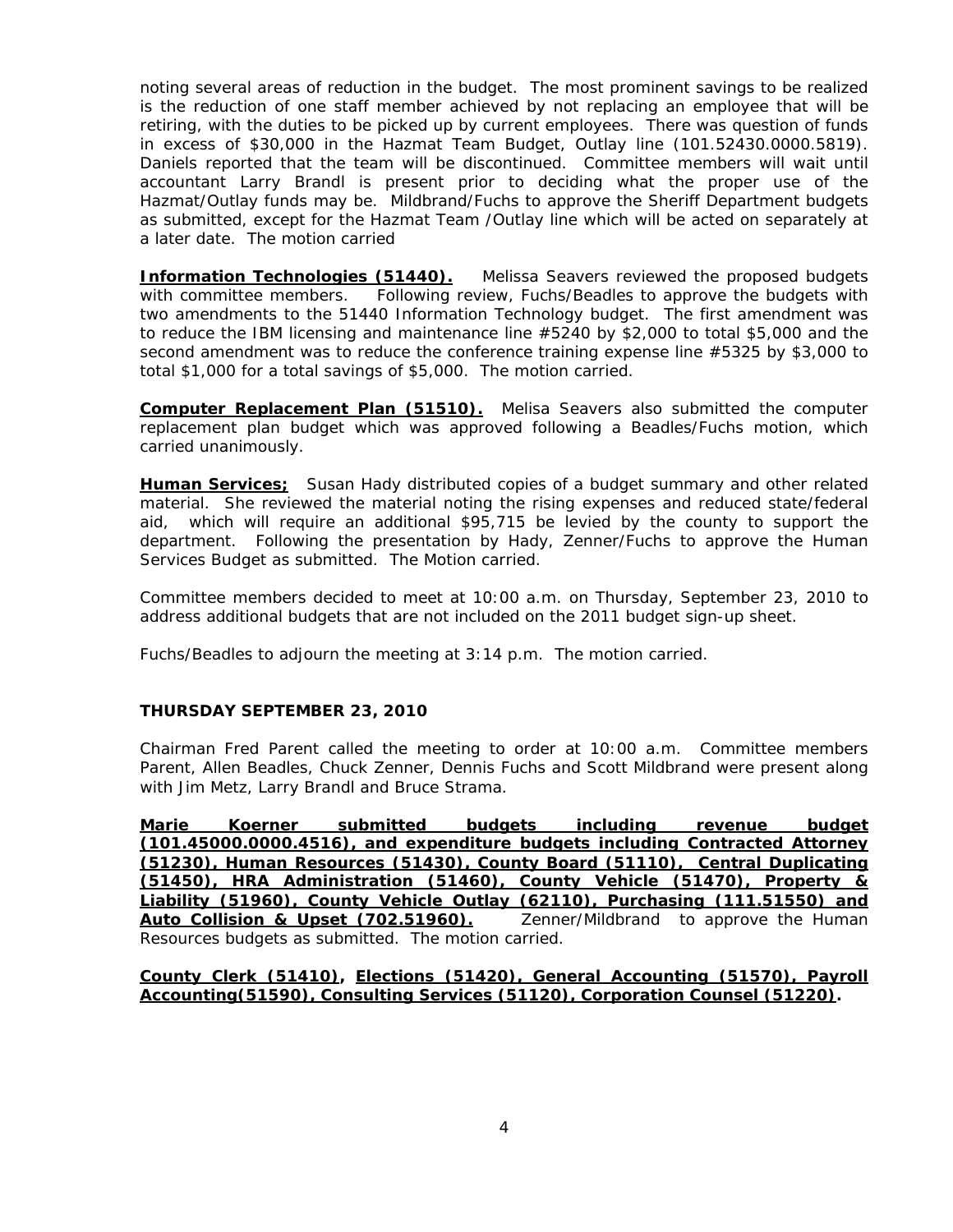**Regional Planning (51810), Medical Examiner (51270), Ambulance Budget (52450),** 

**Historical Society (56110) & Historical Building Outlay (65130), Community Education** 

**Ad vocational Courses (56910), Consortium Board (56920), Indianhead Community Action Agency (56930), Independent Auditing (112-51580), Fire Suppression (113-52220), Dog License Trust Fund (801-53900), Debt Service Accounts (Funds 305 & 308).** Following review of those budgets submitted and reviewed by Brandl and Strama with the committee members, Mildbrand/Beadles to approve all of those budgets listed. The motion carried.

At 11:47 a.m. the meeting was recessed until 1:00 p.m.

The meeting was reconvened at 1:00 p.m. with all committee members present along with Jim Metz, Bruce Strama and Brian Wilson (The Star News).

**Economic Development (51890).** Arlen Albrecht, Sue Emmerich, Gary Stanton, Jane DeStaercke and Dawn Schupp were present representing the Medford, Gilman and Rib Lake Economic Development Foundations. Information had been prepared and was distributed to the committee members for review. Those representatives informed committee members that in the past year the foundations have begun working together as a regional group while also maintaining their individual status. According to the representatives, working together has been advantageous and will continue to be so. Following review of the information, Fuchs/Mildbrand to approve the requested \$15,000 for the Economic Development Foundations as in the past several years, with each foundation to receive \$5,000. The motion carried.

**Airport (53610).** The Airport budget was reviewed with Jim Wood including revenue accounts 101.45000.0000.4542, 4543 and 4544 along with the expenditure account. Following review, Zenner/Beadles motioned to approve the budget as submitted. The motion carried.

**Land Conservation (57410).** Steve Oberle presented the related budgets and reviewed them with the committee. In addition to the (57410) account, revenue accounts 101.42000.0000.4281, 82, 87 and 4288 along with 101.45000.0000.4625 were reviewed. Following the review, Zenner/Mildbrand to approve the budget as presented. The motion carried.

### **Building Grounds & Parks budgets (51900), (51910), (51920), (51930), (51940) and (51950).**

Jeff Ludwig distributed summary copies of the 2011 budget which had an increase of 1.7 % in the operating budget and a 4.2% increase in the total budget. Ludwig explained that the increase in the operating budget was mainly due to the increased electricity expense, with the total budget increase due to wages and fringe benefits. Zenner/Mildbrand to approve the budgets as submitted by Jeff Ludwig. The motion carried.

**Highway Department (701.53000) and County Bridge Aid fund (64240).** Jess Sackmann distributed copies of the proposed 2011 Highway Budget summary and Bridge Aid Resolution. Following review and discussion, Zenner/Fuchs to approve the Highway Department budget as presented. The motion carried.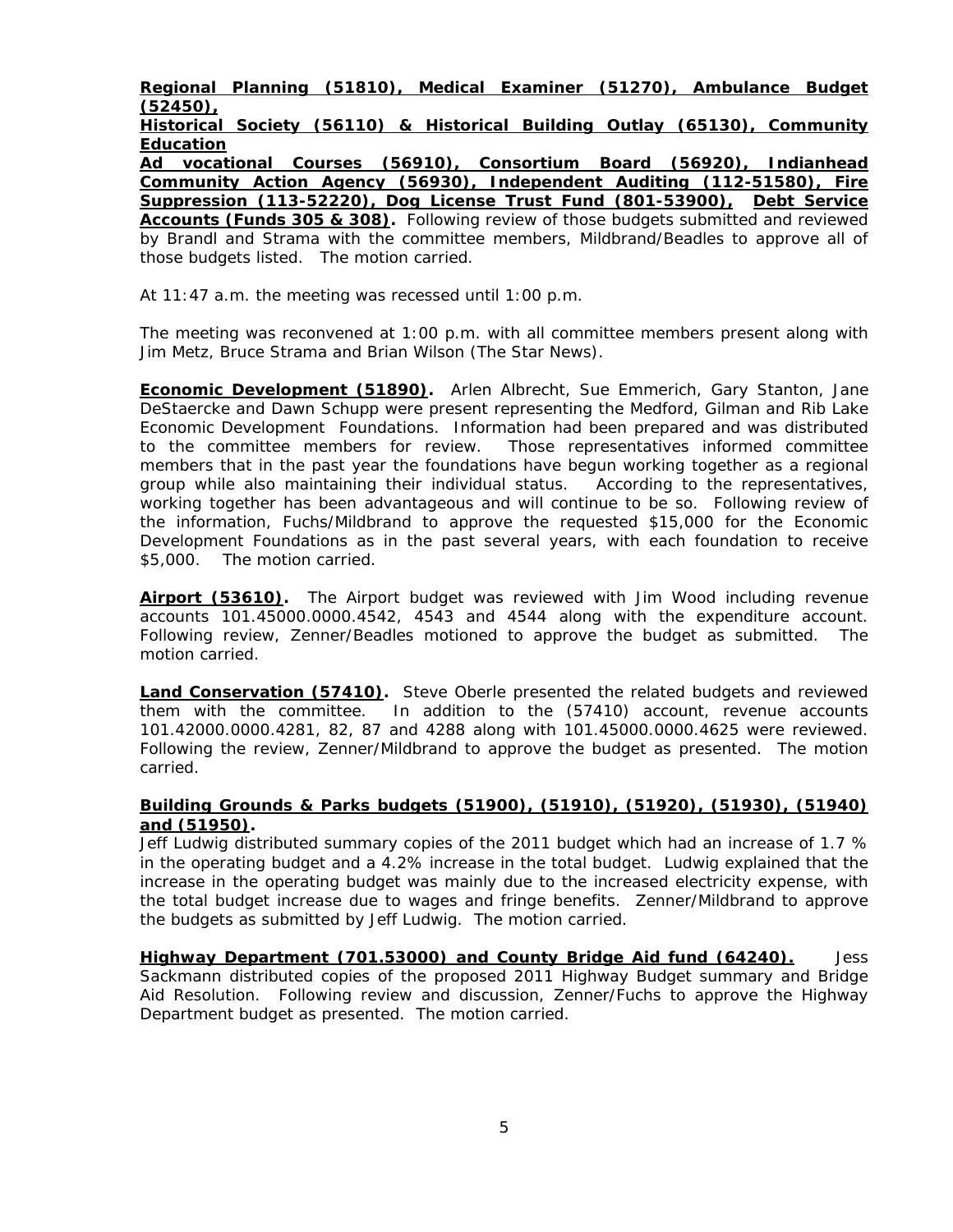Zenner/Beadles to adjourn the meeting at 3:47 p.m. The motion Carried.

### **THURSDAY, SEPTEMBER 30, 2010**

Fred Parent called the meeting to order at 10:14 a.m. Committee members present included Parent, Chuck Zenner, Allen Beadles, Dennis Fuchs and Scott Mildbrand. Others in attendance were Jim Metz, Larry Brandl, Bruce Strama and Brian Wilson (The Star News).

**Hazmat Team (52430).** Larry Brandl reported that following his review of the Hazmat account, that \$20,000 could be undesignated and applied toward the proposed 2011 Taylor County budget. Following review, Zenner/Fuchs to undesignate \$20,000 currently in the Hazmat Team Outlay Acct. #101.52430.0000.5819 for use as general funding. The motion carried.

**Contingency Fund (69990), Shared Revenue (101.42000.0000.4221) and Sales Tax Revenue (101.41200.0000.4120).** Mildbrand/Beadles to approve the 2011 Contingency Fund expense budget of \$25,000 along with the two revenue budgets. The Motion carried.

Brandl gave a summary of the 2011 budget including all of the changes made by the Budget Review Committee. He stated that the 2011 levy limit is \$9,425,631.00. The Committee has undesignated and applied \$61,924.00, with an additional \$6,000.00 in cuts. With all of the actions taken along with using our maximum levy limit of 4.3% and estimated computer exemption of \$28,000.00 it leaves a deficit of approximately \$350,000.00. Committee members, following discussion, on a motion by Zenner second by Mildbrand approved the 2011 Taylor County Proposed budget with current amendments and a deficit of \$350,000.00. The \$350,000.00 deficit will be included in the Sundries Unclassified Salaries & Benefits Adjustment account #101.51990.0000.5392. The motion was also to include that the Proposed Budget is approved with expectations that the \$350,000.00 deficit be addressed through joint Personnel and Finance Committee action prior to 2011. The motion carried.

Mildbrand/Zenner to adjourn the meeting at 11:04 a.m. The motion carried.

### **BUDGET STATUS FOR BUDGET REVIEW COMMITTEE**

**LEVY AS REQUESTED \$10,330,694.00** 

Tax Rate Status - \$8.10

#### **Budget Review Session on 09/16/10**

|  |  | Budget Review Session on 09/17/10 |  |
|--|--|-----------------------------------|--|
|  |  |                                   |  |

| 101.51210.0000.5322 Circuit Court |                                            | -\$1,000.00    |
|-----------------------------------|--------------------------------------------|----------------|
|                                   | 101.51440.0000.5240 Information Technology | $-$ \$2,000.00 |
|                                   | 101.51440.0000.5325 Information Technology | $-$ \$3,000.00 |